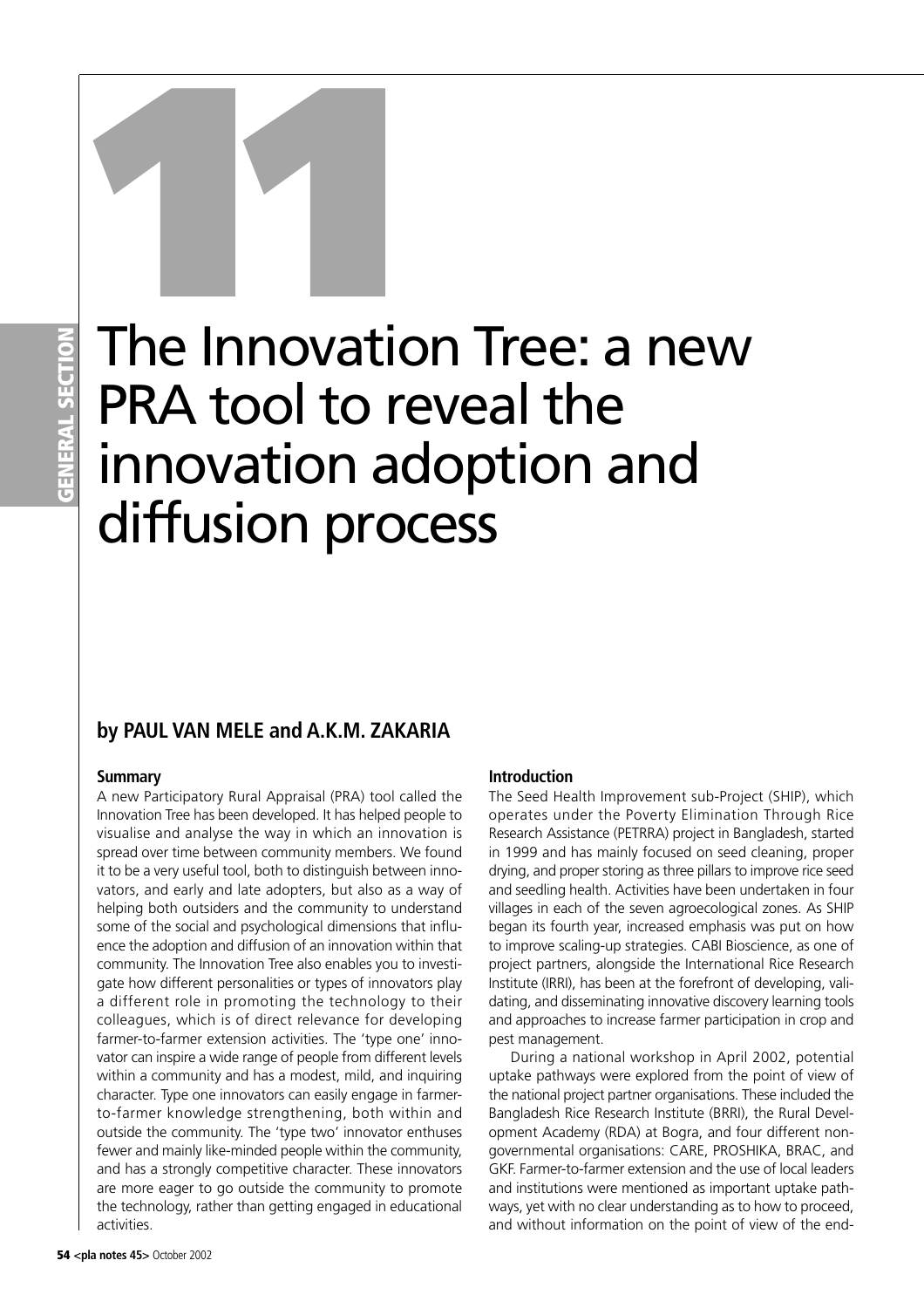**Photo 1. Participants from Maria village line up in two rows, one for the light and one for the heavy tables**



#### **Stimulating innovation**

In Maria village, the key site for SHIP activities implemented by RDA, multipurpose seed drying tables were developed in a participatory way by stimulating people's creativity. People in Bangladesh traditionally dry their rice seed on the floor or on bamboo mats, also called *chatai*. The introduction of tube wells and new rice varieties over the past ten or so years enabled a lot of farmers to grow a second rice crop during the dry season. However, properly drying this *boro* seed has become one of the major bottlenecks, because it is harvested at the onset of the rainy season.

As post-harvest activities are mainly the responsibility of women, we organised a learning session with mainly the women of the 30 participating households. To ensure full ownership, the concept of improved drying was introduced through a visualisation and reflection session on physical processes such as ventilation and evaporation, rather than by

**Photo 2. After having placed their cards in chronological order of adopting the innovation, one by one they explain who or what inspired them to do this**



showing a ready-made drying table and trying to get people to adapt it to their own needs and means. A limited number of questions, embedded in real-world situations, were developed to stimulate the thinking process, and by the end of this two-hour session, all agreed upon useful criteria for making seed drying platforms or tables.

In a next session these criteria were further discussed with both husbands and wives, and the participants developed a monitoring sheet. We transferred this to an A4 sheet. All households received a copy and were asked to record the date at which they would make their table. It was made clear from the early onset that if they wished to make one, it would be at their own expense.

Within a period of only five months all the 30 households engaged in the project had adopted the idea of this technology, each bringing in their own innovations. More than 60% of the multipurpose drying tables were designed and made after close consultation between husband and wife. Personal observations and informal talks also revealed an important exchange of ideas between households. We wished to know how could we find out how people within the community inspired one another, and what could we actually learn from this?

#### **Why analyse the innovation diffusion process?**

We believe that visualising the innovation diffusion process could help: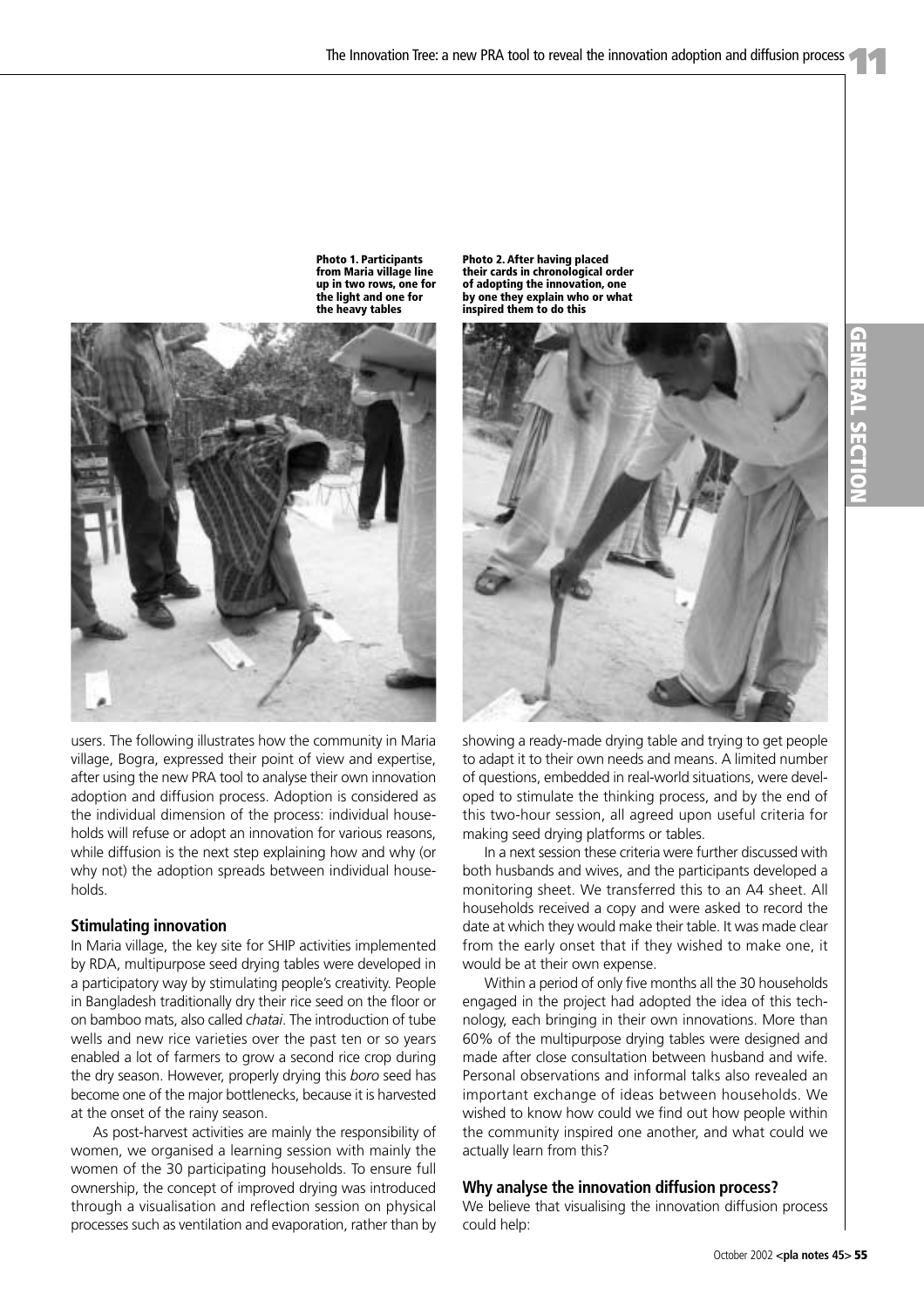**Photo 3. Hamida indicates who inspired her to adopt the innovation**



- provoke community reflection and raise awareness about the dynamics of the process;
- provide insights into the social and psychological dimensions underlying the innovation diffusion process; and,
- identify which people, or more specifically, which personalities, to engage in a particular farmer-to-farmer extension activity.

A better understanding of the innovation diffusion process could help outsiders to better target their community innovation activities. Secondly, it is generally agreed upon that, for the selection of extension workers, not only the technical but also the facilitation skills are important criteria. This is equally important when selecting farmer facilitators, and as such we have looked for a way to gather insights in the underlying social and psychological dimensions of the innovation adoption and diffusion process. As far as we were aware, no PRA tool existed to visualise such a process and encompass some of these factors.

Flexibility and creativity are key factors in participatory approaches. Through brainstorming we ended up with the Innovation Tree, in which ideas from a flow chart and a method to identify indigenous specialists have been adjusted and combined.

#### **Materials**

Each household needs a card about half an A4-size, and there should be enough markers. The session is best held in an open space in the village, but could also been done indoors presuming a large enough floor or wall can be found. Lines can be drawn with either a stick in the sand, or with crayons on harder surfaces.

#### How it works

• Invite those households who have adopted or adapted a

**Photo 4. Zabed Ali indicates who inspired him**



technology for a meeting, brief them about the objective of the exercise, and provide cards and markers.

- Ask them to write their name on the card, along with the date on which they adopted the technology. The fact that they have recorded this date on their monitoring sheet may help at this point. If the illiteracy rate is high, pictures of the participating households can be used instead of written names.
- Explore with the participants whether the technology could be classified into broad groups. In our case, for instance, the participants clearly distinguished two broad classes of drying tables, namely light ones and heavy ones.
- Draw one line for each group, leaving ample space between each line. The length of the lines depends on the number of participants, and whether you do it indoors or outdoors. In the open you should allow for at least half a metre per household.
- Ask the participants to bring their cards and place them on the line according to which broad group they belong to (photo 1).
- Ask them to re-arrange themselves according to the date at which they have adopted the innovation. At completion, innovators should be at one end, while late adopters should be at the other. After having laid their card on the line, they can go back to the group.
- The person or household who first made the innovation is asked to take the floor and explain who or what inspired them to do this (photo 2). One facilitator guides the process, while another records all the comments.
- Consequently, and in chronological order, all the others are asked to draw one or several lines to cards of households who inspired them to also adopt the idea of the innovation, while adapting it to their personal needs and limitations. Lines can be drawn within or between groups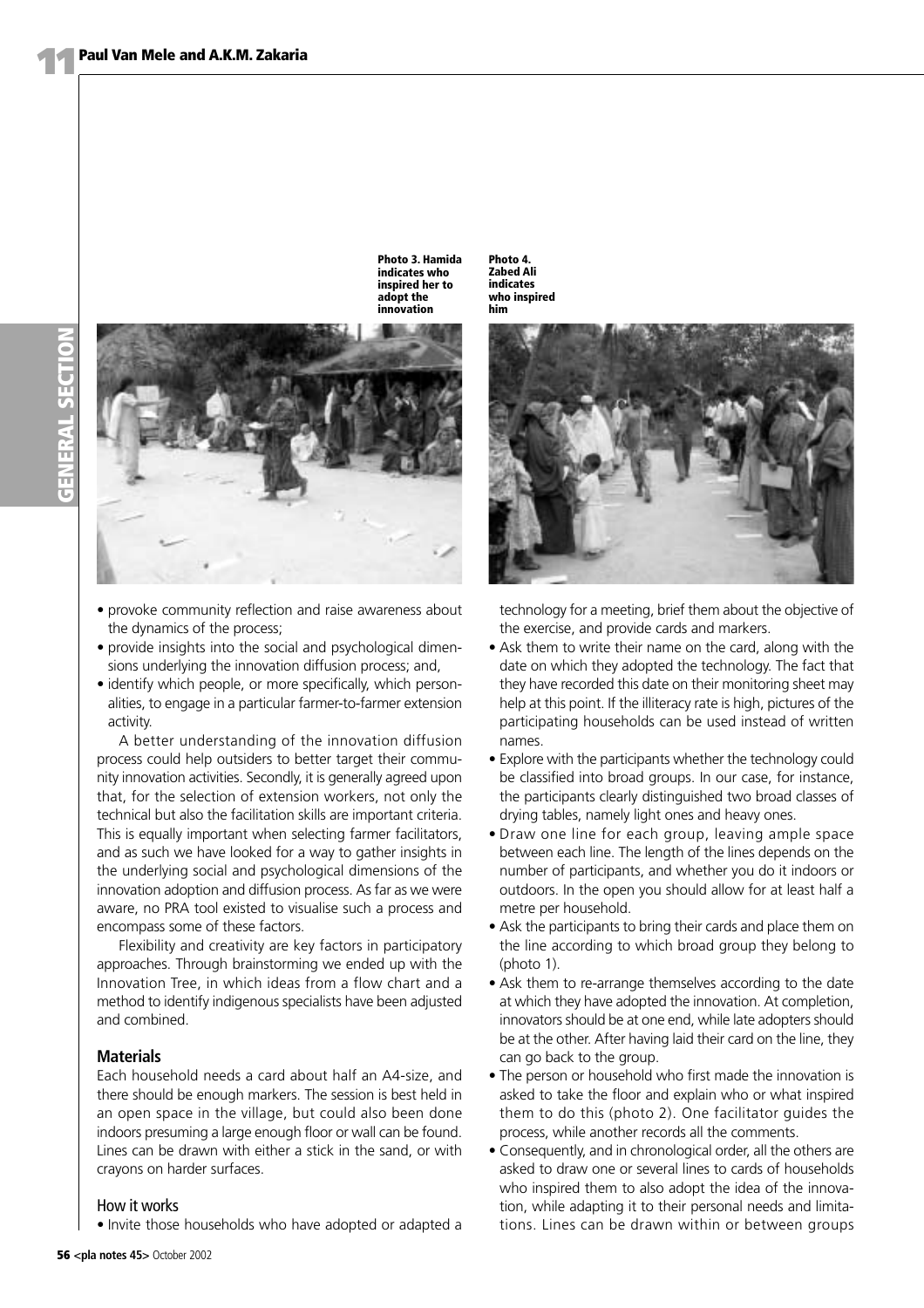**Table 1. Some social and psychological characteristics influencing the innovation adoption process. Factors identified in our project by applying the Innovation Tree are indicated by an \***

| <b>Social factors</b><br>Stimulating adoption                                                                        | Inhibiting adoption                                                | <b>Psychological factors</b><br>Stimulating adoption                            | Inhibiting adoption                                                                                             |
|----------------------------------------------------------------------------------------------------------------------|--------------------------------------------------------------------|---------------------------------------------------------------------------------|-----------------------------------------------------------------------------------------------------------------|
| Personal communication network*<br>Social participation*<br>External pressure*1<br>Common need for solving a problem | Opposition in the farming community<br>Social isolation<br>Poverty | Innovation proneness*<br>Risk taking ability<br>Extrovert*<br>Overall knowledge | Complexity of technology<br>Risk avoidance<br>High level of stress<br>Lack of knowledge about the<br>technology |
|                                                                                                                      |                                                                    | Self fulfilment*                                                                | Lack of motivation                                                                                              |
|                                                                                                                      |                                                                    | Pride in ownership*<br>Level of aspiration                                      | Mistrust of project staff                                                                                       |

(photos 3 and 4). The facilitator tries to find out what exactly convinced them to do it, and what other than personal factors were involved in the decision-making process. Although subtlety is the master of the facilitator, the underlying question is 'Why was household x a source of inspiration and not household y, while both adopted the innovation before you did?'. Preferably a third facilitator simultaneously copies the name cards and lines on a sheet for later processing (figure 1).

- The last part of the exercise is the most important one, as this is the time to facilitate group discussion and stimulate reflection. The first step in the discussion should deal with the innovation process itself, and depending on the objective, focus more on either the technical, economic, social, or psychological dimensions.
- During the last part of the discussion the facilitator tries to draw on the insights gained from the exercise, and explores who could contribute in which way to scaling-up the innovation diffusion process.

#### **Revealing social and psychological factors**

Farmer decision-making in adopting a technology is influenced by institutional, economic, cultural, social, and psychological characteristics. A whole range of anthropological and social tools exists to reveal mainly the first three categories. The social and psychological factors enhancing or inhibiting the actual adoption can be analysed directly with the community through the Innovation Tree. As these factors are often location- and technology-specific, a list of factors is given in Table 1 based on a literature review and personal experience.

The above factors partly determine whether a technology is adopted or not, but the Innovation Tree exercise has also enabled us to investigate how different personalities or types of innovators play a different role in promoting the

**1**The presence of the project and visits of international staff contributed to certain people being eager to make a good impression.

**Table 2: Profiles of two types of innovators as identified in the Seed Health Improvement sub-Project, Bangladesh**

|                                        | <u>m and been neman miprorement sur rrojecty bangiación</u> |                                   |
|----------------------------------------|-------------------------------------------------------------|-----------------------------------|
|                                        | <b>Type 1 Innovator</b>                                     | <b>Type 2 Innovator</b>           |
| Main interest                          | Knowledge                                                   | Technology                        |
| Personality                            | Modest, mild, and inquiring                                 | Competitive                       |
| Social interaction                     | Intense                                                     | Limited to like-<br>minded people |
| Potential contribution<br>to extension | <b>Action learning</b>                                      | Technology<br>promotion           |

**Figure 1: Example of the Innovation Tree transferred to paper. Note that participants decided to distinguish between two broad groups of innovations in this case: light and heavy multipurpose drying tables**